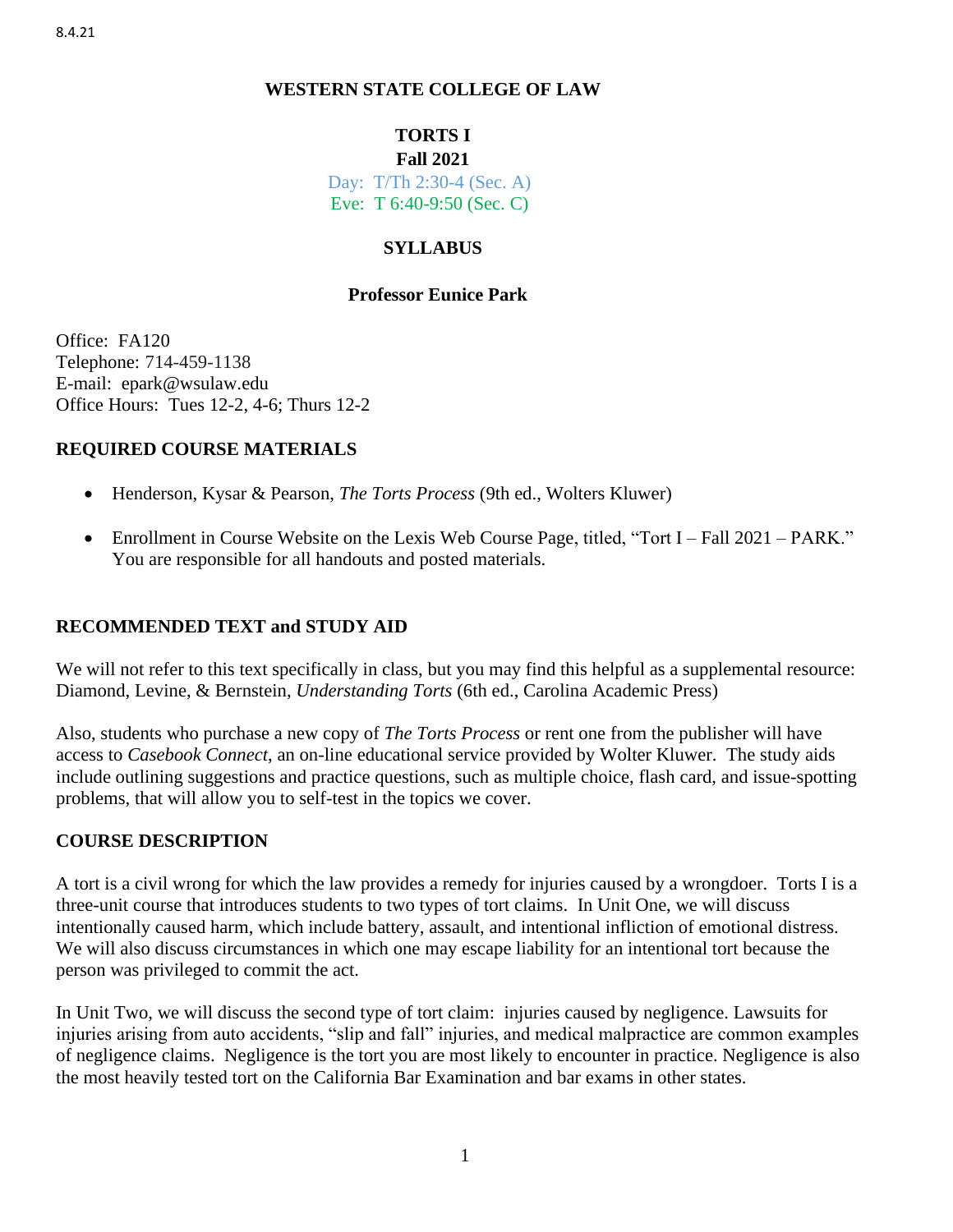# **ATTENDANCE**

Class attendance is mandatory. In Standard 308(a), the American Bar Association states that law schools must require regular and punctual class attendance. *A student in the day section may not be absent for more than four classes. A student in the night section may not be absent for more than two classes.* A student with absences exceeding the limit will be subject to administrative dismissal from the course per the WSCL Attendance Policy (reprinted in the Student Handbook). *You are responsible for keeping track of the number of absences you accumulate.*

# **COURSE REQUIREMENTS**

Students earn a numeric grade for the course. The final course grade will be based on the midterm (15%), the final exam (80%), and Participation & Professionalism (5%).

### **Participation and Professionalism**

Success in law school requires an active and professional learning environment. For volunteer participation, quality is valued over quantity, and all views are welcome. 5% of your final course grade will be based on the quality and quantity of your contributions to class discussions; completion and timely submission of assignments; attendance and punctuality; and respect for others and general conduct during class.

You may not record this class without my prior approval. Students in violation of these policies may be referred to the Associate Dean for Academic Affairs.

# **OUTSIDE PREPARATION**

Torts is a bar-tested topic and a graduation requirement. You should anticipate that, on average, preparing your weekly case reading and brief writing will take you a minimum of two hours for every one hour of class time. Since Torts I is a three-unit class, you should estimate your preparation for class to require six (6) or more hours outside of class to complete.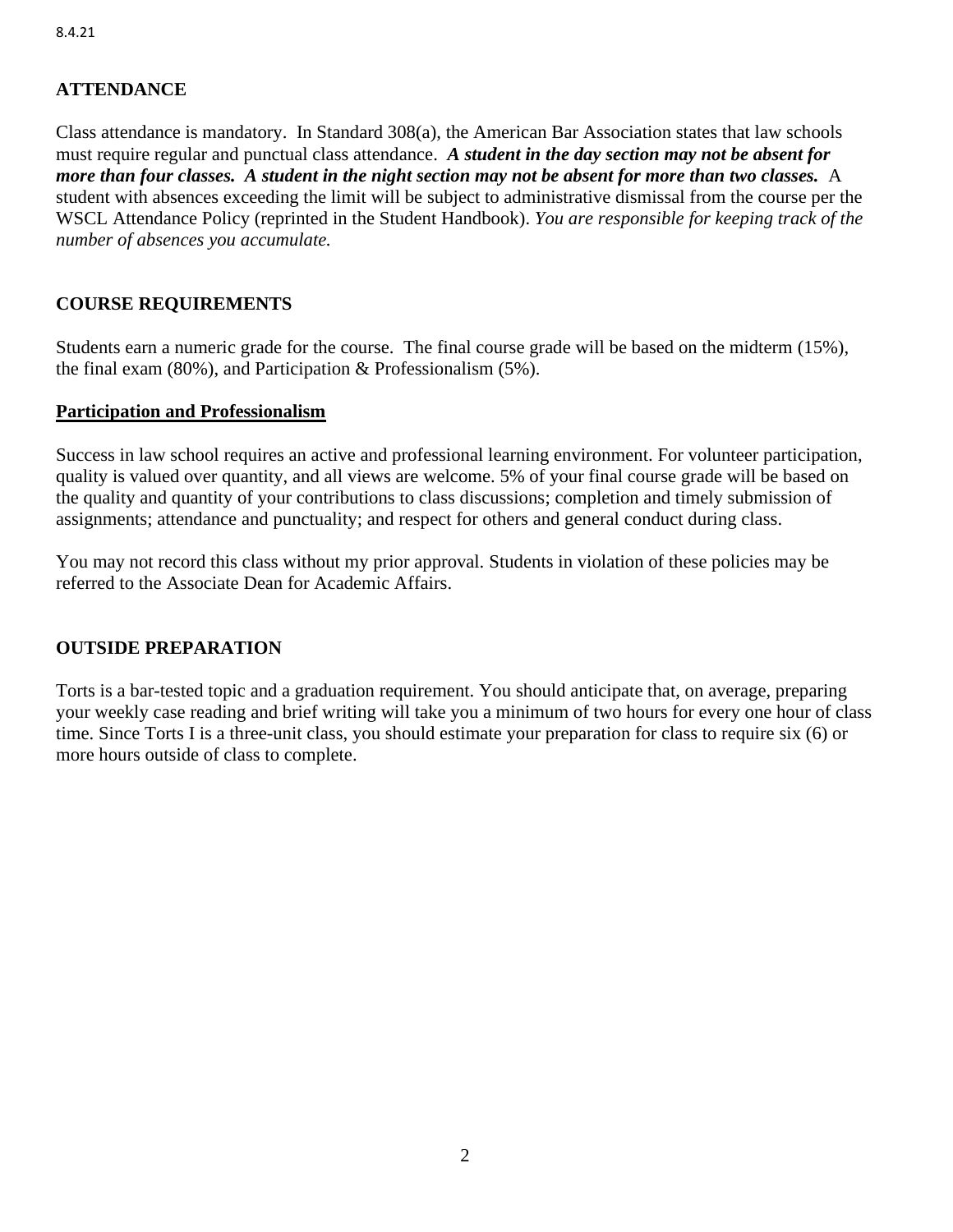# **LEARNING GOALS**

After completion of this course, students should be able to:

- Understand, and be able to apply, the substantive legal rules courts and legislatures have developed over time in attempting to assess responsibility for losses suffered by individuals in various contexts.
- Understand, and think critically about, the legal rules and the economic and social policy considerations behind them.
- Apply and distinguish cases, with the ability to identify the salient features of an appropriate precedent case and to identify and explain legally significant similarities and differences between the precedent case and a fact pattern.
- Apply rules to facts, with the ability to articulate a rule implicated by the issue, to identify legally significant facts in a fact pattern, and to explain why the facts are significant by connecting the facts to the requirement(s) of the rule.
- Evaluate legal arguments by identifying the strengths and weaknesses of the argument.
- Identify issues that attorneys encounter in everyday tort law practice.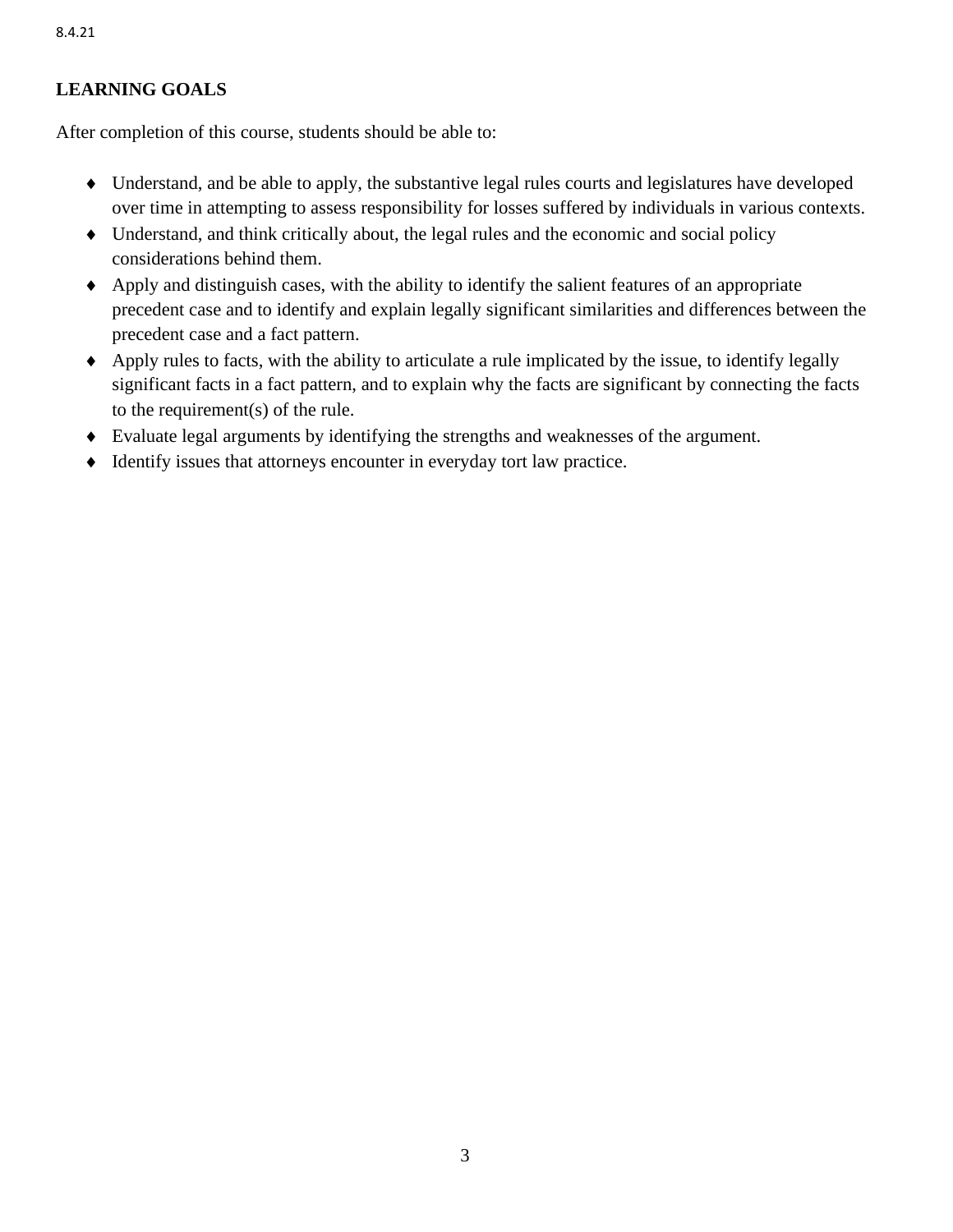# **WEEKLY SCHEDULE**

This syllabus is subject to change as topics, readings and assignments may be adapted as needed to fit the pace of our class. Supplemental readings or assignments may be posted on the web page. You are responsible for all handouts and materials.

| <b>Class Schedule</b>                                                                                 | <b>Topic</b>                                          | <b>Readings</b>                                                                                                                                                                                                                                                                                                                                                                              | <b>Cases</b> |
|-------------------------------------------------------------------------------------------------------|-------------------------------------------------------|----------------------------------------------------------------------------------------------------------------------------------------------------------------------------------------------------------------------------------------------------------------------------------------------------------------------------------------------------------------------------------------------|--------------|
| Day:<br><b>Thurs/Tues</b><br>$2:30-4$ p.m.<br>(Sec. A)<br>Eve:<br>Tues 6:40-<br>9:50 p.m.<br>(Sec. C) |                                                       | Complete the reading<br>assignments in advance of the<br>class session, in the order<br>listed below.<br>All reading assignments are<br>to The Torts Process,<br>Henderson, Kysar, Pearson,<br>9th edition, unless otherwise<br>specified.<br>Reading assignments do not<br>include any exercises that<br>may be interspersed or at the<br>end of chapters, unless<br>specifically assigned. |              |
| Unit 1:<br><b>Intentional Torts</b><br><b>Weeks 1-7</b>                                               |                                                       |                                                                                                                                                                                                                                                                                                                                                                                              |              |
| Week 1                                                                                                |                                                       | Read Syllabus.                                                                                                                                                                                                                                                                                                                                                                               |              |
| Thurs Aug 19 $&$<br>Tues Aug 24                                                                       | Introduction to Torts; Elements pp. 1-12<br>of a Tort |                                                                                                                                                                                                                                                                                                                                                                                              |              |
|                                                                                                       | Battery (Meaning of Intent)                           | pp. 17-22 (up to and including Garratt v. Dailey<br>block quote); 25 (from second<br>paragraph to end of page)                                                                                                                                                                                                                                                                               |              |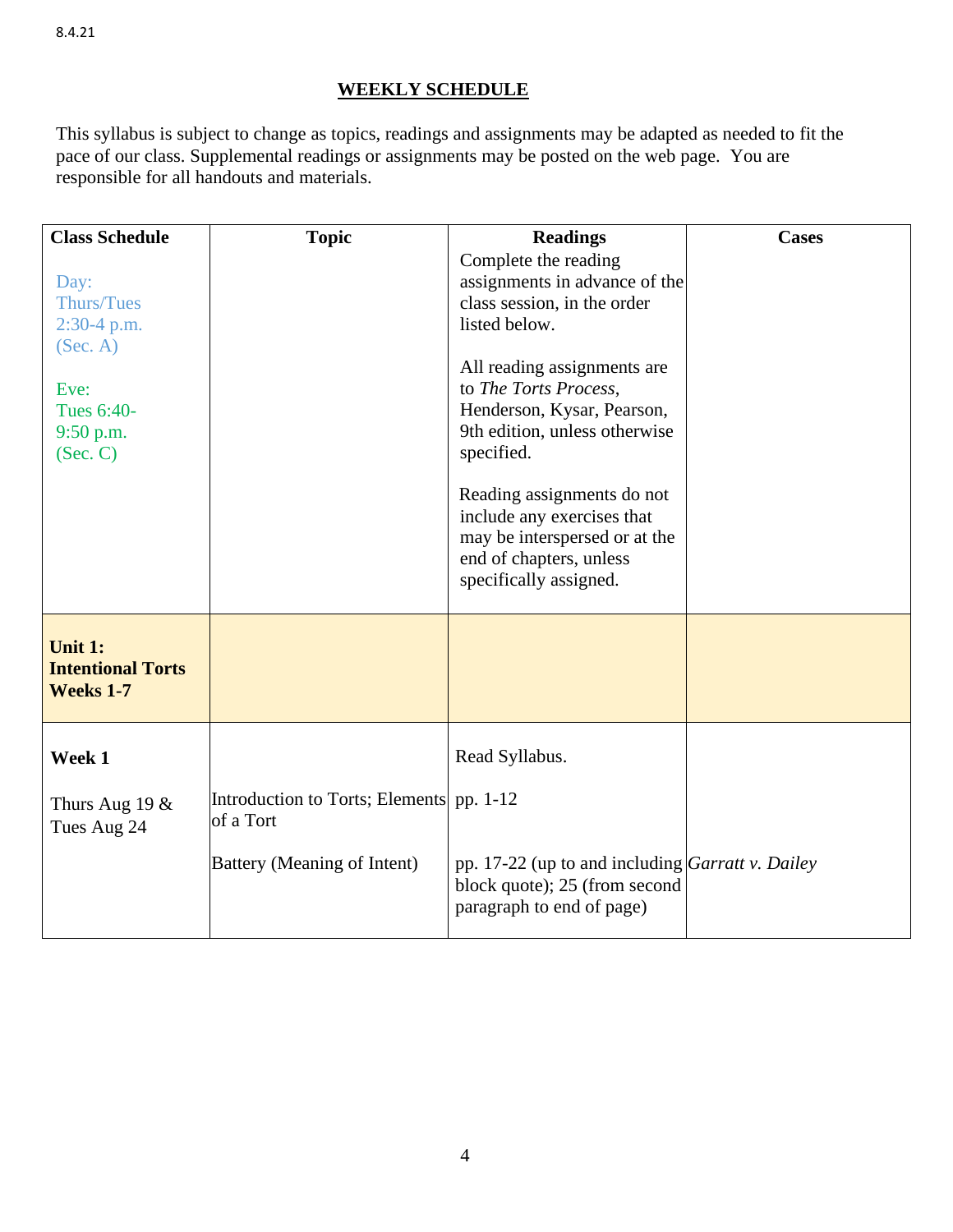| Week 2<br>Thurs Aug 26 $&$<br>Tues Aug 31   | Battery, continued (Meaning<br>of Contact                                                 | pp. $30-34$                                                                                   | Fisher v. Carrousel Motor<br>Hotel<br>Leichtman v. WLW Jacor<br>Communications, Inc.              |
|---------------------------------------------|-------------------------------------------------------------------------------------------|-----------------------------------------------------------------------------------------------|---------------------------------------------------------------------------------------------------|
|                                             | Assault                                                                                   | pp. $761-763$ (skip Postscript);<br>pp. 763-766                                               | Read v. Coker<br>Beach v. Hancock                                                                 |
| Week 3<br>Thurs Sept 2 $&$                  | <b>Other Intentional Torts:</b><br>Property                                               | pp. 439-41; and materials<br>posted on web course page                                        | CompuServe Inc. v. Cyber<br>Promotions, Inc.                                                      |
| Tues Sept 7                                 | False imprisonment                                                                        | pp. 766-69                                                                                    | Whittaker v. Sanford<br>Rougeau v. Firestone Tire &<br>Rubber Co.                                 |
|                                             | Intentional Infliction of<br><b>Emotional Distress</b>                                    | pp. 774-785                                                                                   | <b>State Rubbish Collectors</b><br>Assn v. Siliznoff                                              |
| Week 4<br>Thurs Sept 9 $&$<br>Tues Sept 14  | Privileges: Consent, Self-<br>Defense                                                     | Consent: pp. 42-43; 55-60;<br>63-66; 70-73                                                    | O'Brien v. Cunard Steamship<br>Co.<br>Bang v. Charles T. Miller<br>Hospital<br>Kennedy v. Parrott |
|                                             |                                                                                           | Self-defense:<br>pp. 79-82; 85-87                                                             | Courvoisier v. Raymond                                                                            |
| Week 5<br>Thurs Sept 16 $&$<br>Tues Sept 21 | Privileges, continued: Defense Defense of others: p. 93<br>of Others, Defense of Property | Defense of property:<br>pp. 93-100<br>Practice exam assignment.<br>Details on web course page | Katko v. Briney                                                                                   |
| Week 6<br>Thurs Sept 23 $&$<br>Tues Sept 28 | Privileges, continued:<br>Necessity; Pre-Midterm<br>Review                                | Necessity:<br>pp. 102-107<br>Practice exam assignment due                                     | Ploof v. Putnam<br>Vincent v. Lake Erie<br>Transportation Co.                                     |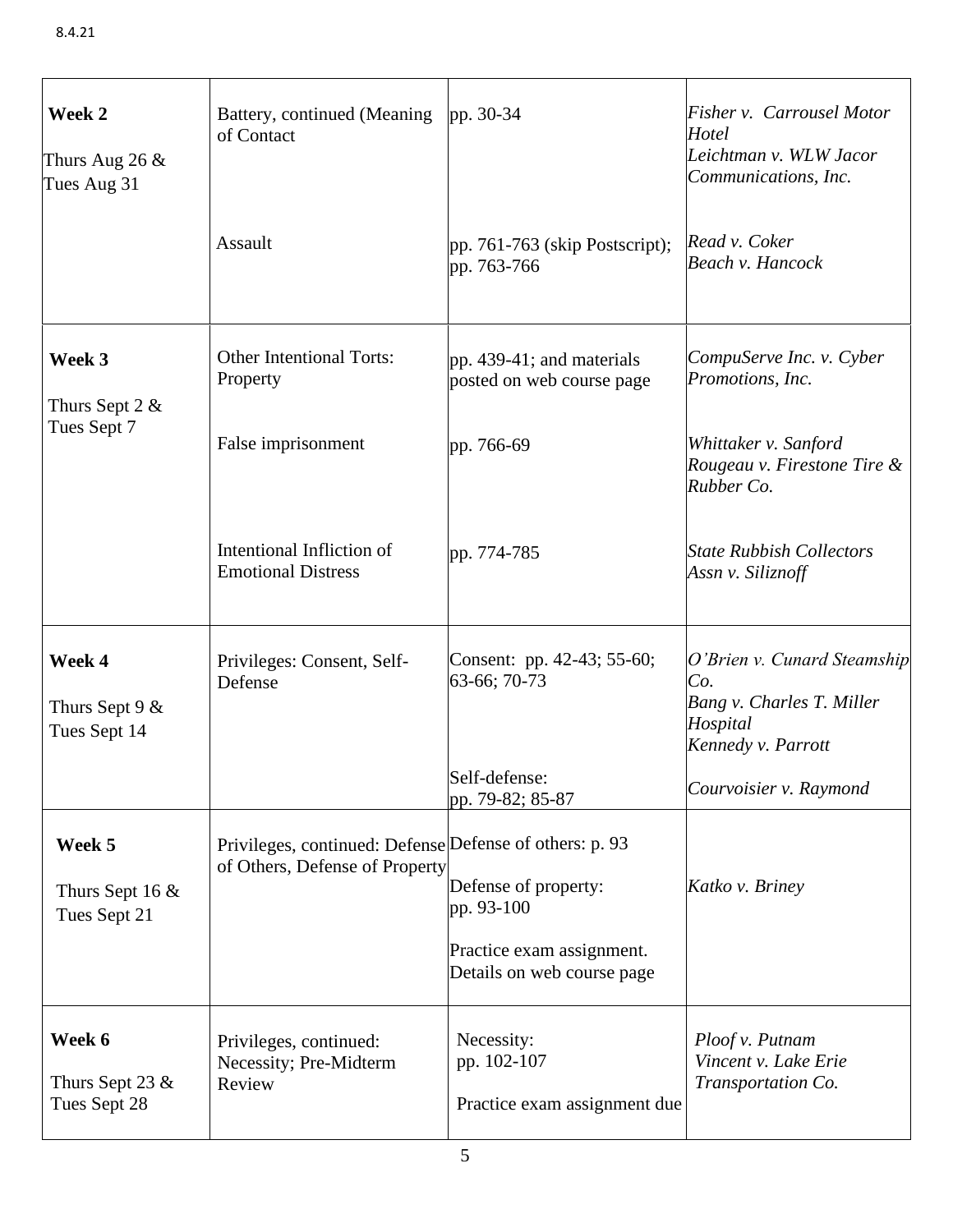| Week 7<br>Thurs Sept 30 (no<br>class)<br>& Tues Oct 5<br><b>MIDTERM</b> |                                                                                           |                                                                                                                                                                                                 |                                                                                                                                                                                                                                                                           |
|-------------------------------------------------------------------------|-------------------------------------------------------------------------------------------|-------------------------------------------------------------------------------------------------------------------------------------------------------------------------------------------------|---------------------------------------------------------------------------------------------------------------------------------------------------------------------------------------------------------------------------------------------------------------------------|
| Unit 2:<br><b>Negligence</b><br><b>Weeks 8-15</b>                       |                                                                                           |                                                                                                                                                                                                 |                                                                                                                                                                                                                                                                           |
| Week 8<br>Thurs Oct 7 $&$<br>Tues Oct 12                                | Introduction to Negligence;<br><b>Reasonable Person Standard</b>                          | Introduction to negligence:<br>pp. 175-179<br>Reasonable person standard:<br>pp. 187-193                                                                                                        | Brown v. Kendall<br>United States v. Carroll<br>Towing Co.                                                                                                                                                                                                                |
| Week 9<br>Thurs Oct 14 $&$<br>Tues Oct 19                               | <b>Special Rules Governing Duty</b><br>of Care: Negl Per Se,<br>Custom, Res Ipsa Loquitur | Negl Per Se (Statutory):<br>pp. 209-220; p. 222<br>Custom:<br>pp. 222-225; 233-235<br>Res Ipsa Loquitur :<br>pp. 237-241; 243-244                                                               | Martin v. Herzog<br>Tedla v. Ellman<br>Brown v. Shyne<br>Trimarco v. Klein<br>The T.J. Hooper<br>Helling v. Carey<br><i>{Byrne v. Boadle; Scott v.</i><br>London & St. Katherine<br>Docks Co.}<br>Boyer v. Iowa High School<br>Athletic Ass'n<br>Shutt v. Kaufman's, Inc. |
| Week 10<br>Thurs Oct 21 $&$<br>Tues Oct 26                              | Modification of Standard of<br>Care if Special Relationships<br><b>Between Parties</b>    | <b>Responsibility of Possessors</b><br>of Land for the Safety of<br>Entrants: pp. 252-258<br><b>Responsibility of Common</b><br>Carriers for the Safety of<br>Their Passengers: pp. 264-<br>265 |                                                                                                                                                                                                                                                                           |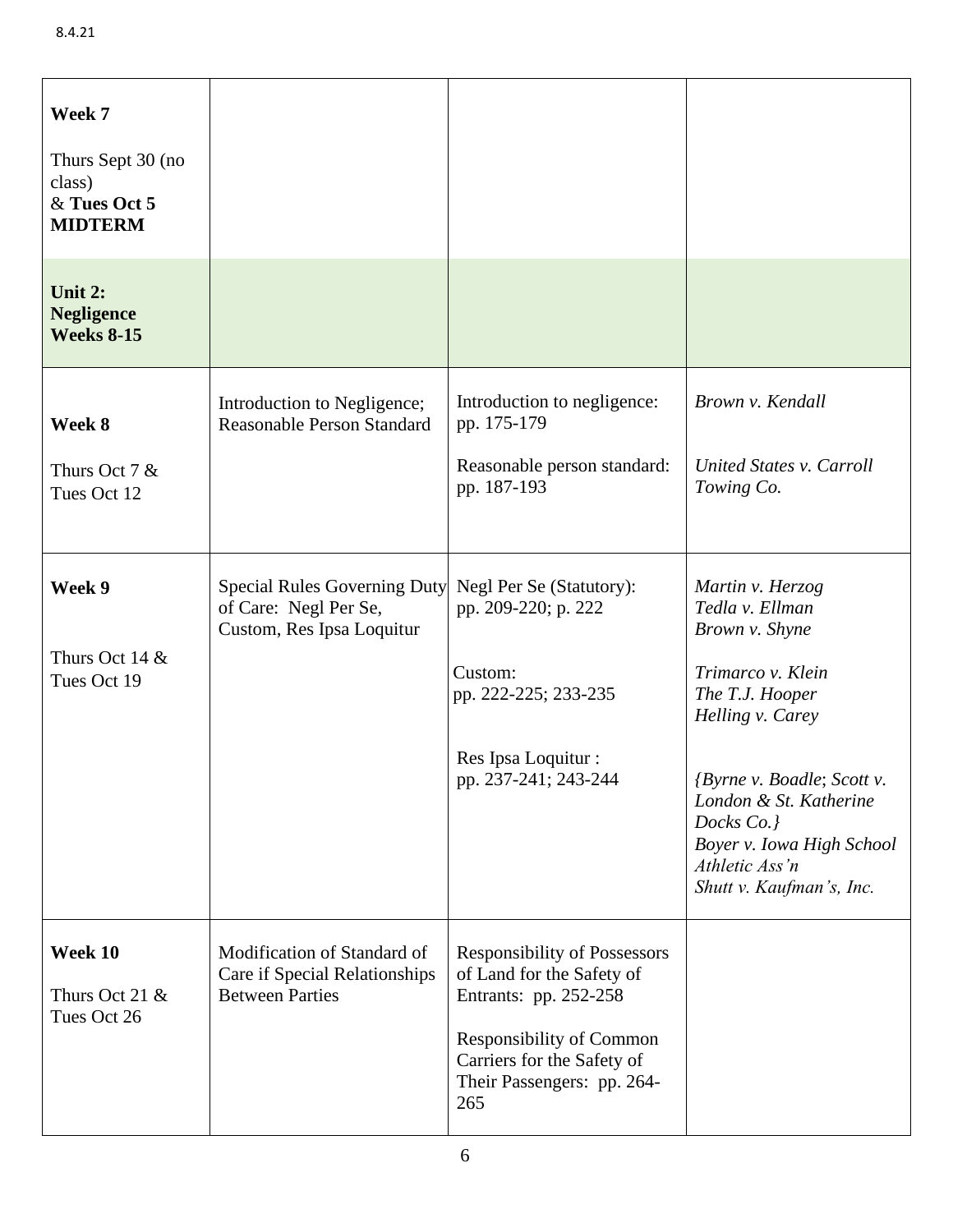|                                            |                                                                                    | <b>Auto Guest Statutes:</b><br>pp. 265-266<br>Limitations on Liability:<br>Absence of General Duty to<br>Rescue?<br>pp. 266-273; pp. 279-283<br>(omit Tarasoff concur/dissent) | Erie Railroad Co. v. Stewart<br>Tubbs v. Argus<br>Tarasoff v. Regents of<br>University of California                                                                                                                                                                                                 |
|--------------------------------------------|------------------------------------------------------------------------------------|--------------------------------------------------------------------------------------------------------------------------------------------------------------------------------|------------------------------------------------------------------------------------------------------------------------------------------------------------------------------------------------------------------------------------------------------------------------------------------------------|
| Week 11<br>Thurs Oct 28 &<br>Tues Nov 2    | Cause in Fact; Toxic Torts &<br>Causation<br><b>Alternative Liability</b>          | Actual: pp. 115-122<br>Toxic torts pp. 124-127<br>Joint and Several Liability:<br>pp. 132-139<br><b>Concurrent and Successive</b><br>Causation: pp. 152-158                    | Hoyt v. Jeffers<br>Smith v. Rapid Transit Inc.<br>Summers v. Tice<br>Ybarra v. Spangard<br>Dillon v. Twin State Gas &<br>Electric Co.<br>Kingston v. Chicago &<br>Northwest Railway                                                                                                                  |
| Week 12<br>Thurs Nov $4 &$<br>Tues Nov 9   | Proximate cause:<br>Foreseeability                                                 | General:<br>pp. 297-299; 302-303<br>Foreseeable Plaintiff:<br>pp. 313-320<br>Firefighters pp. 320-321<br>Foreseeable Consequences:<br>pp. 321-336                              | Ford v. Trident Fisheries<br>Palsgraf v. Long Island<br>Railroad<br><b>{Williams v. Cingular</b><br>Wireless; Kubert v. Best;<br>Solomon v. Shuell}<br>Marshall v. Nugent<br>(Lodge v. Arett Sales<br>Corp.<br>Herrera v. Quality Pontiac<br>Stahlecker v. Ford Motor<br>Co.<br>{Lucero v. Holbrook} |
| Week 13<br>Thurs Nov 11 $&$<br>Tues Nov 16 | Proximate cause: Liability<br>Limitations - Mental<br>Distress; Pure Economic Loss | <b>Mental Distress:</b><br>pp. 343-359                                                                                                                                         | Waube v. Warrington<br>Dillon v. Legg<br>Thing v. La Chusa                                                                                                                                                                                                                                           |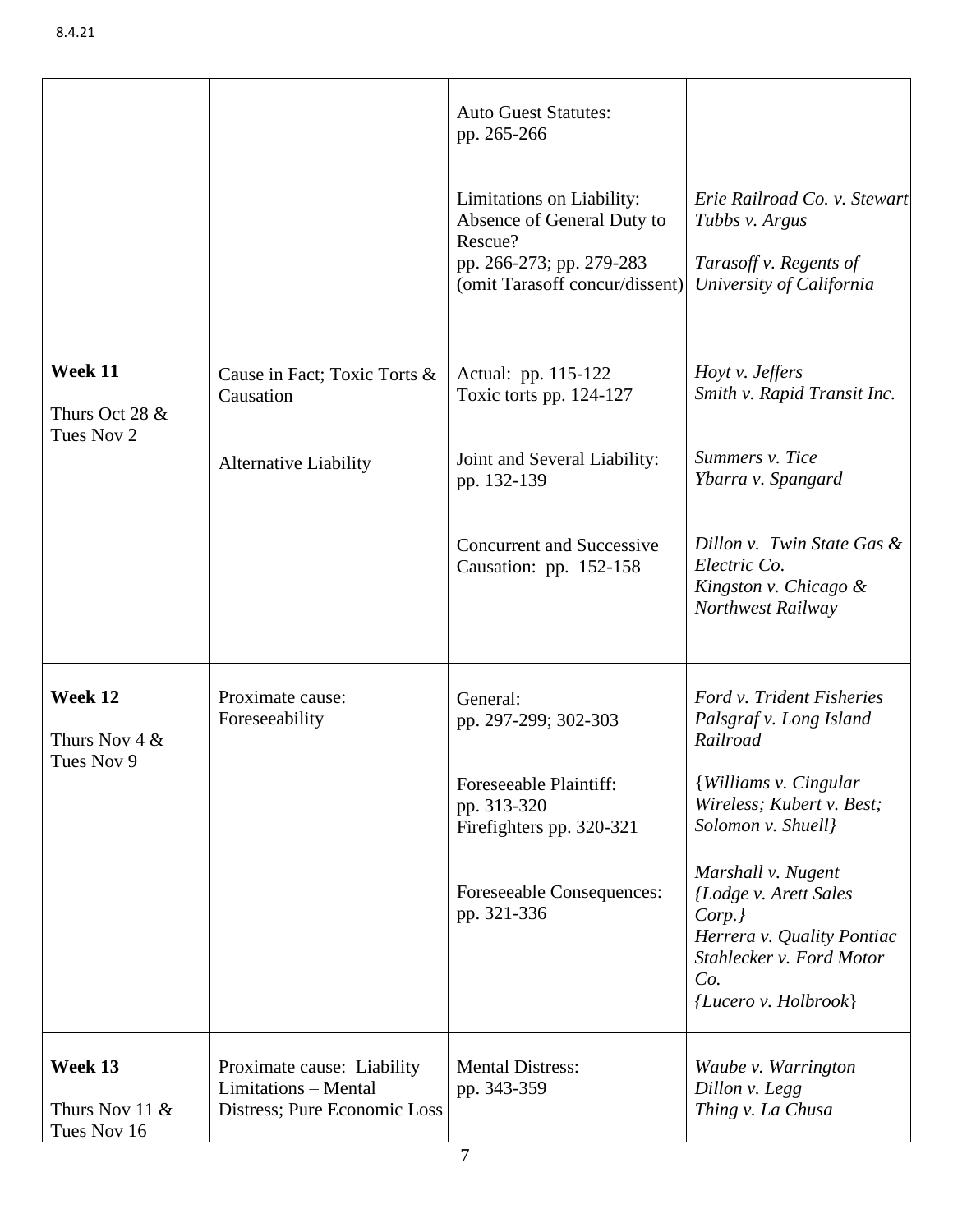|                                                                            |                                                                         | <b>Purely Economic Loss:</b><br>pp. 391-394; 399-403 | Barber Lines $A/S$ v. $M/V$<br>Donau Maru<br>People Express Airlines,<br>Inc. v. Consolidated Rail<br>Corp. |
|----------------------------------------------------------------------------|-------------------------------------------------------------------------|------------------------------------------------------|-------------------------------------------------------------------------------------------------------------|
| <b>WEEK 14:</b><br>Thurs Nov 14 $&$<br>Tues Nov 23                         | <b>Course Review</b><br>Workshop: Torts mini-<br>practice exam & review | See Web Course Page                                  |                                                                                                             |
| No class<br>Thanksgiving Day                                               |                                                                         |                                                      |                                                                                                             |
| <b>WEEK 15:</b><br><b>READING WEEK</b><br>Reading period<br>$10/30 - 12/2$ |                                                                         |                                                      |                                                                                                             |
| <b>FINAL EXAM</b><br>{Date TBA}                                            |                                                                         |                                                      |                                                                                                             |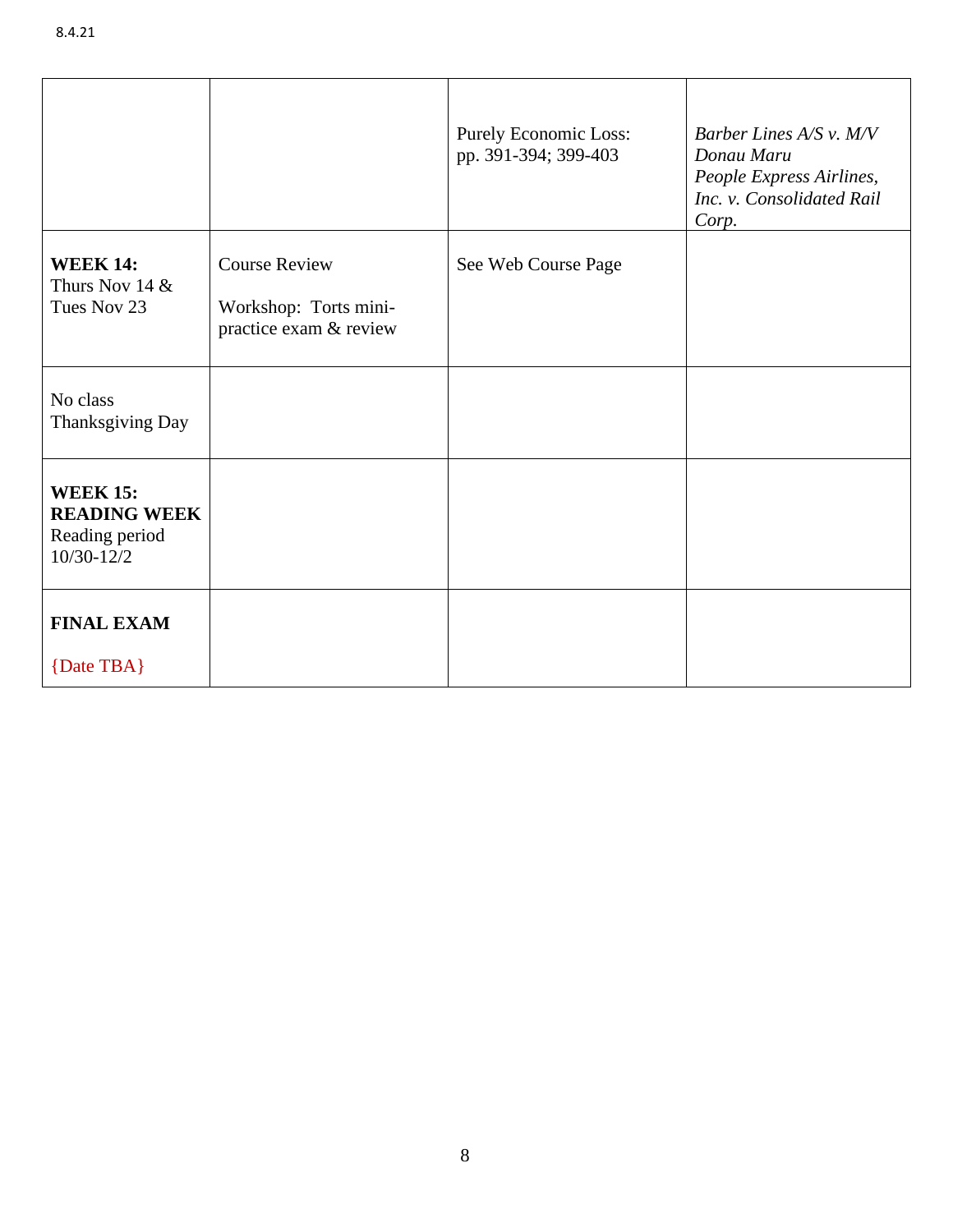# **DISABILITY SERVICES STATEMENT:**

Western State College of Law provides accommodations to qualified students with disabilities. The **Disabilities** Services Office assists qualified students with disabilities in acquiring reasonable and appropriate accommodations and in supporting equal access to services, programs, and activities at Western State College of Law.

To seek reasonable accommodations, a student must contact Senior Assistant Dean Donna Espinoza, Student Services Director and Disabilities Services Coordinator, whose office is in the Students Services Suite. Dean Espinoza's phone number and email address are: (714) 459-1117; [despinoza@wsulaw.edu.](about:blank) When seeking accommodations, a student should notify Dean Espinoza of her or his specific limitations and, if known, her or his specific requested accommodations. Students who seek accommodations will be asked to supply medical documentation of the need for accommodation. Classroom accommodations are not retroactive, but are effective only upon the student sharing approved accommodations with the instructor or professor. Therefore, students are encouraged to request accommodations as early as feasible with Dean Espinoza to allow for time to gather necessary documentation. If you have a concern or complaint in this regard, please notify Dean Espinoza; or please notify Dean Allen Easley at [aeasley@wsulaw.edu](about:blank) or (714) 459-1168. Complaints will be handled in accordance with the College of Law's "Policy against Discrimination and Harassment."